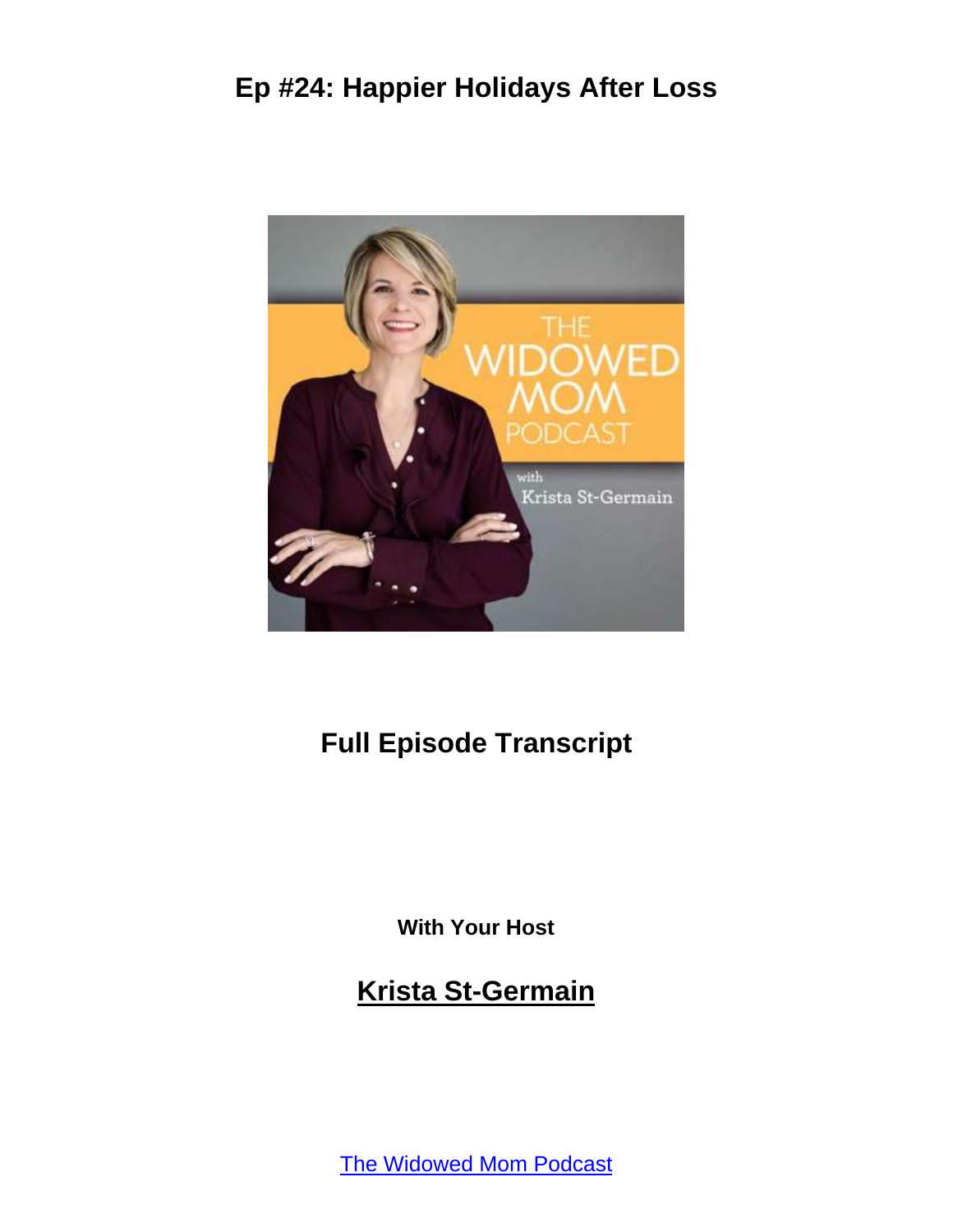Welcome to *The Widowed Mom Podcast*, episode 24, Happier Holidays After Loss.

Welcome to *The Widowed Mom Podcast,* the only podcast that offers a proven process to help you work through your grief to grow, evolve, and create a future you can actually look forward to. Here's your host, certified life coach, grief expert, widow, and mom, Krista St-Germain.

Hey there, welcome to another episode of the podcast. Glad that you made it back again. I'm doing this episode a little bit earlier than maybe you might anticipate, but the reason is that I want you to be prepared for the holidays; as prepared as you can be.

And I know, so many times, in my coaching clients and all of the widows that I interact with in all of the various social medias, this is already starting to be on your mind and maybe be a source of stress and worry and concern. So we're just going to jump on in today and tackle the idea of how to be happier during the holidays after you've had a loss.

Before we do that, however, I want to do a listener review. I think you all know that my goal is to reach a million widows with this podcast. And the way that we do that is by making it more searchable, easier to find. So if you haven't left a review and you like the podcast, if it's actually making a difference for you, I would sure love it, as would other widows who maybe haven't found it yet, if you took a few minutes, especially in Apple Podcasts, and wrote a review.

The one I want to read to you today is from someone who calls herself Fabulous Moon Child, which I love. And the title of the review is Seven Years of Grieving.

She wrote, "Wow, only on the third episode and I feel like she is sitting with me, speaking to me. It's hard to find someone who gets it. Even my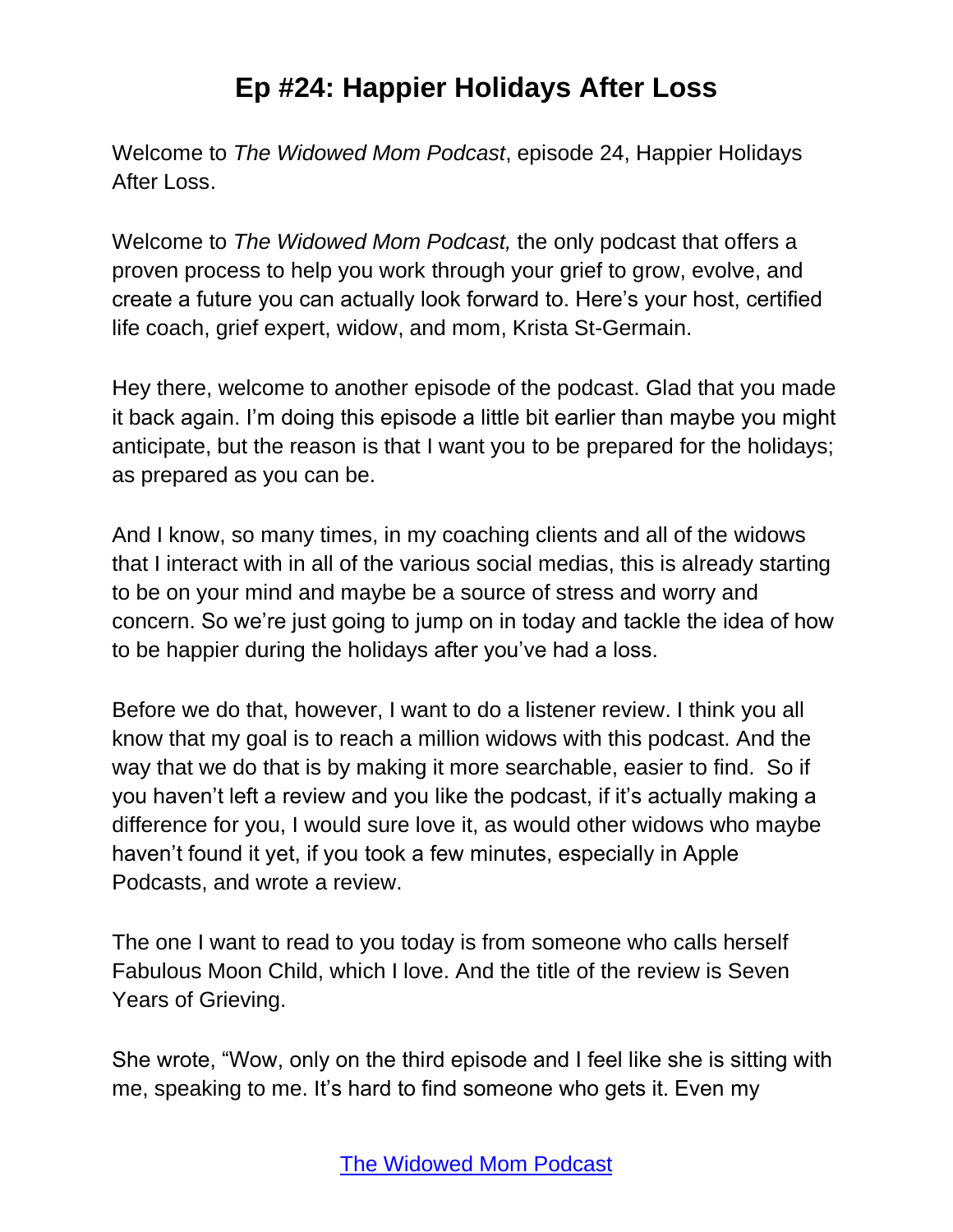wonderful therapist doesn't get it as she has not lost a spouse. Krista is soothing my soul. I'm entering into my seventh year without my beloved husband and the journey has still been very painful. I've been in therapy, trying to find my way to peacefulness over my husband's suicide and I just feel stuck. Krista has pushed a button in me that has me listening up again. I can't wait to hear more of her insight; a must-have podcast for all widowed mommas or daddies."

That one makes my day, Miss Fabulous Moon Child, that you, you are exactly why I'm doing this podcast. So I'm glad that you have found some value in it.

Alright, let's talk about the holidays, shall we? The reason this is such an issue, I think, is that, in general in our culture, we put a lot of pressure on the holidays. We try to make everything perfect. We see examples of this everywhere, on social media, in all of the marketing that we see, all of the commercials. Everything is about happiness and meaning and tradition and memory-making.

And we see happy children by warm fireplaces with eggnog and presents and beautifully decorated Christmas trees and perfectly decorated cookies and holiday spreads that look pristine. And frankly, none of that is really reflective of what most of us have ever experienced in a holiday. But it is what we tend to compare ourselves to. It is the standard that we seem to be trying to attain.

So these unrealistic expectations, combined with loss, are often a recipe for misery. And whether it is your first holiday without your person or your 30<sup>th</sup> holiday without your person, you still might be having some stress or concern or worry about it.

If you haven't listened to episode 11 of the podcast on Deathiversaries, I would recommend it. However, holidays are a little bit different than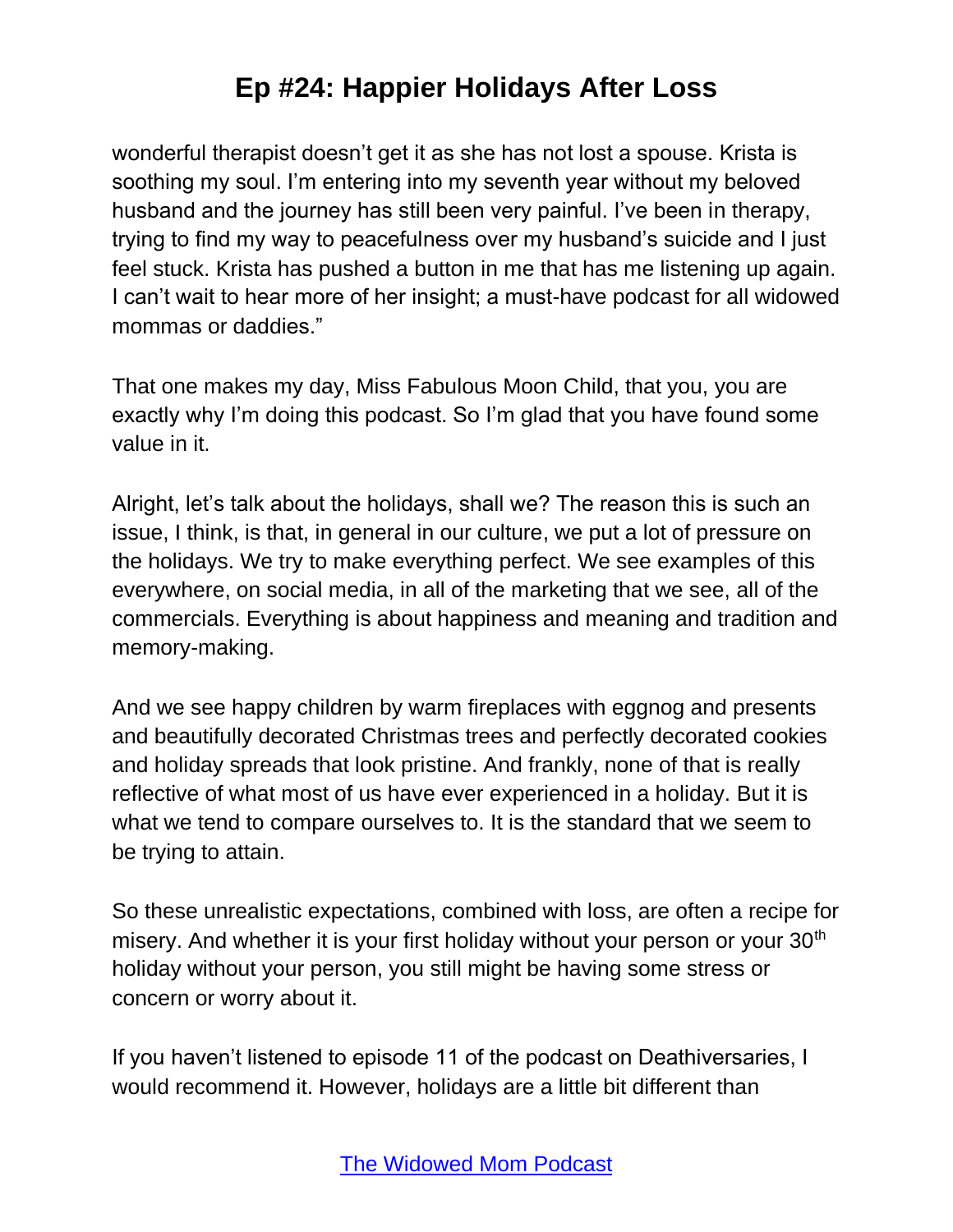Deathiversaries in that, when it comes to holidays, we usually have a long history of traditions and memories associated with those holidays. And our person was a major part of those traditions and those memories, whereas the Deathiversary, of course, comes with it some memories of the date that our partner passed and maybe the circumstances leading up to it, but we never experienced that date with our partner. We don't have happy memories of what that date was like, typically, and so it's a little unique.

Now, for some, that's not true. Some of us have double and triple whammies when it comes to Deathiversaries and holidays because sometimes they are at the same time of the year. For me, my husband's birthday is just a couple of days after Christmas, so I feel like it kind of piles up just a tad. But others actually lost their partner on a holiday or very near a holiday or had lots of holiday memories, perhaps, dealing with end-of-life circumstances.

So, for a variety of reasons, holidays can be tricky. Another thing is that, as moms, we tend to think that everyone's enjoyment of the holidays is our responsibility. We have unrealistic expectations of ourselves. We put a lot of added pressure on ourselves to create something that is perfect and somehow, we forget that we actually can't create other people's feelings. We cannot think their thoughts for them. We really can't make them have the holidays that we want them to have. And then, to make it all the more complex, of course, now we are looking so much toward the happiness of others and trying to create it for them and we're now doing it without our person.

I've also noticed that sometimes it sneaks up on people because we might be thinking, you know, maybe some time has elapsed. Maybe this will be your first holiday season without your spouse. Or maybe not. But sometimes, we go into the holiday season thinking, "I'm doing well, you know, I'm doing better than expected. People are telling me I'm doing well. I'm feeling a little bit stronger than I expected that I might," and then we can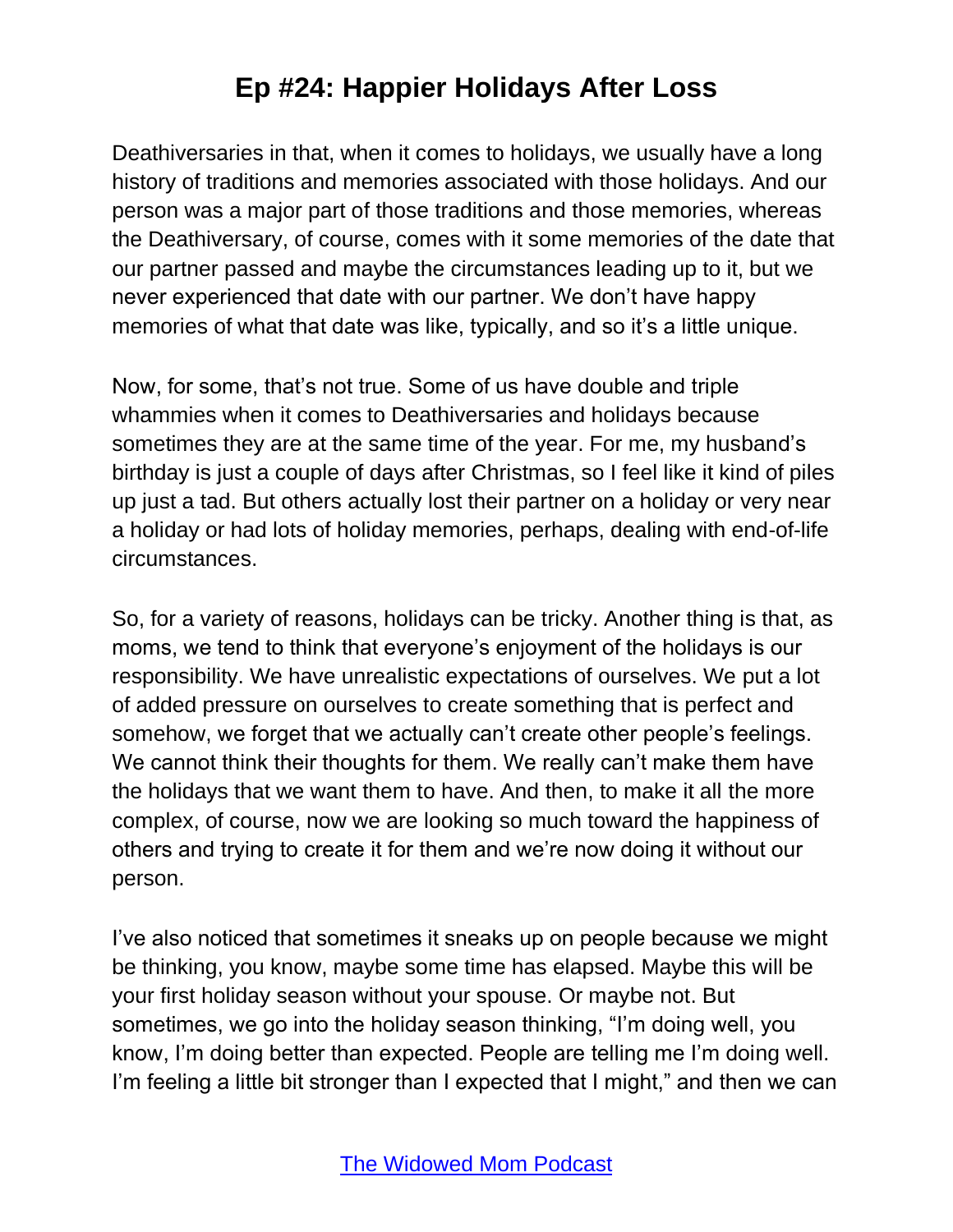be quite surprised when, all of a sudden, how we were feeling is not at all how we are feeling. And we notice more sadness.

And then, as a result of that, we tend to make that mean something about our healing, or we make it mean something about our progress or about our potential. And then we tell ourselves that we aren't doing as well as we thought, and sometimes even catastrophize and start projecting onto future holidays and making it mean that, "Well, since I'm not doing as well as I thought with this one, that maybe the holidays will always be tainted, Maybe they will never be joyful again. Maybe it's just always going to be a time of year that I no longer look forward to.

And there are a lot of things that can really catch us off-guard that we don't even know to think about in advance. For instance, holiday cards. I've already seen it in my Facebook group this year where people are already starting to think, "How am I supposed to sign the holiday cards? Do I send holiday cards? Is that appropriate? Is that not appropriate? If I do send them, what do I say? Do I act like things are fine? Do I put on a happy face? Should I be honest and tell people I'm miserable and crying all the time? What do I do here?" So there are all these little things that we don't necessarily anticipate that can cause our experience of the holidays to be quite less than happy.

Before we jump into some of my suggestions and some of what I have to offer you, I want you to promise me that you won't take anything I say and use it as a weapon against yourself, okay? No shoulding on yourself. It's not a pretty thing to do, agreed? Okay, because I want to give you some suggestions, but what I know is that, as humans, we tend to often say, "Well, that person must know what they're talking about, so I guess I should do X, Y, or Z. I really should. I know, I know, I should be doing it so much different." And then we feel terrible.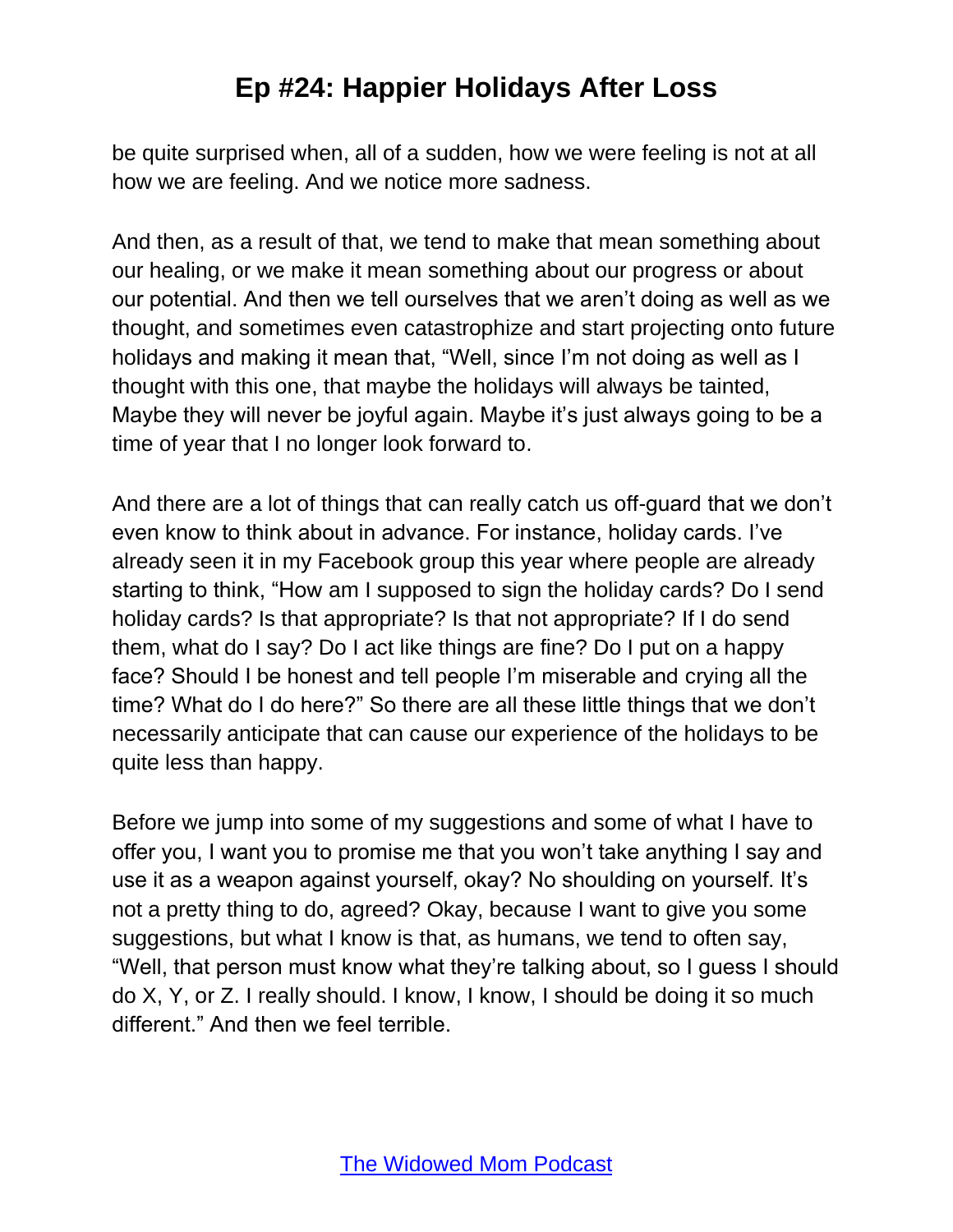So the reason I'm talking about this has nothing to do with right or wrong ways to handle the holidays. There is nothing you should or shouldn't do. I'm just offering you options and I want you to consider what is best for you.

I also want to encourage you to have a no guilt policy. Whatever decisions you make about how you're going to spend the holidays, whether or not other people approve, disapprove, agree, disagree, whether you made one decision, you changed your mind, I want you to agree that you're not going to later make yourself feel guilty about what you decided, that if you aren't up to something – maybe a gathering or a tradition – that you say no and then you have your own back and you don't beat yourself up, you don't should on yourself, you don't make yourself feel guilty. Whatever it is you decide to do, no shoulding, no guilt, agreed?

Alright, when we go into the holidays, let's just agree in advance that it's not going to be easy, okay. Going into the holidays thinking that you should feel happy and you should feel grateful just makes you feel worse when you don't. So of course, you're going to feel sad. Humans do, especially humans who have had a loss.

Great love plus great loss equals great sadness. That's just the way of it. So let's not put on rose-colored glasses and tell ourselves that the holidays are just going to be happy, because when they aren't and we don't feel so happy, now we have created suffering. So let's go in knowing that we can make space for all of the feelings to be there, that we can allow ourselves to feel however we feel, that the most useful thing we can do when we have an intense emotion is to not argue with it, to not make ourselves feel bad because it's there, to not judge its presence, to just learn to allow it, and then it will pass on its own, and then we won't create additional negative emotions on top of it. We'll just allow the one that was originally there and we'll move on.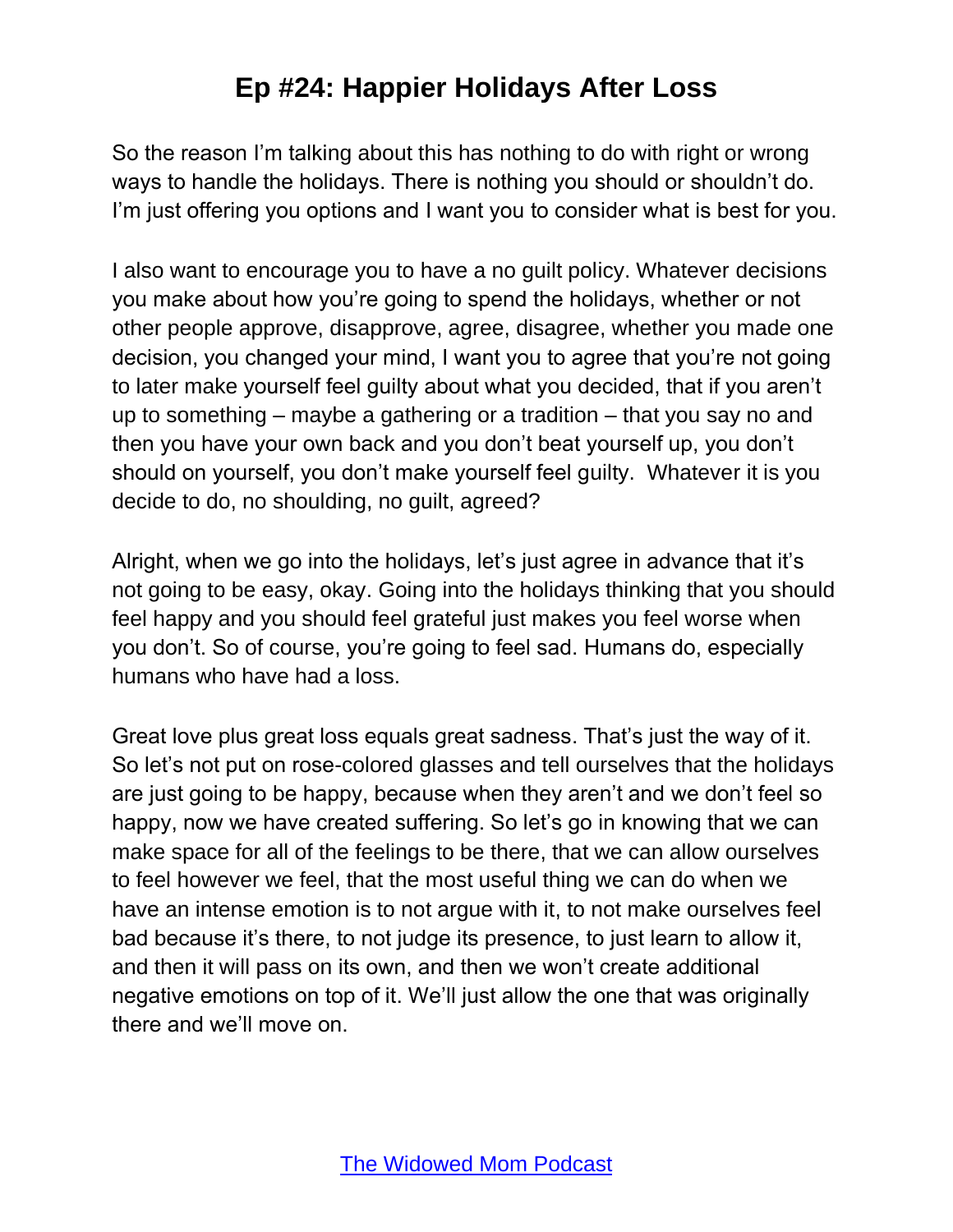Okay, I also want to offer that, as you go into the holidays, that you notice your brain wanting to offer you judgments, wanting to tell you that how you are behaving or how you are feeling or what you are thinking means something about you. I want you to resist the urge to judge your progress, to forecast your future life experiences based on how you're feeling this time of the year.

"Everything is derailing. I should be further along. This isn't getting better. This will never get better. I'm not doing it right. This is too hard. I can't do it." None of that is useful to you.

Notice your brain wanting to offer those thoughts to you and just decide to talk to yourself more than you listen to yourself. Just decide that when you hear that critical voice, when you notice yourself forecasting future sadness, that you're going to talk to yourself in ways that are kind and loving, that you're going to encourage yourself and you're going to say, "It's okay, we're going to get through this. Yes, this is hard, we're going to handle it. Of course, this is hard, nothing's gone wrong here because this is hard." We can feel hard emotions and keep moving forward.

I know the term self-care is a little cliché, and I think that's typically because when we think about self-care, we're usually thinking about bubble baths and pedicures and spas and things that feel fluffy and extra. But self-care is so much more than that.

And so I want to encourage you to go through your holidays with self-care top of mind. And here's what that can look like; give yourself permission to spend your holidays however you want. Give yourself permission to spend your holidays in whatever way feels right to you.

If you want to spend your holidays in your house, fine. If you want to spend them on vacation somewhere you've never been, fine. If you aren't up to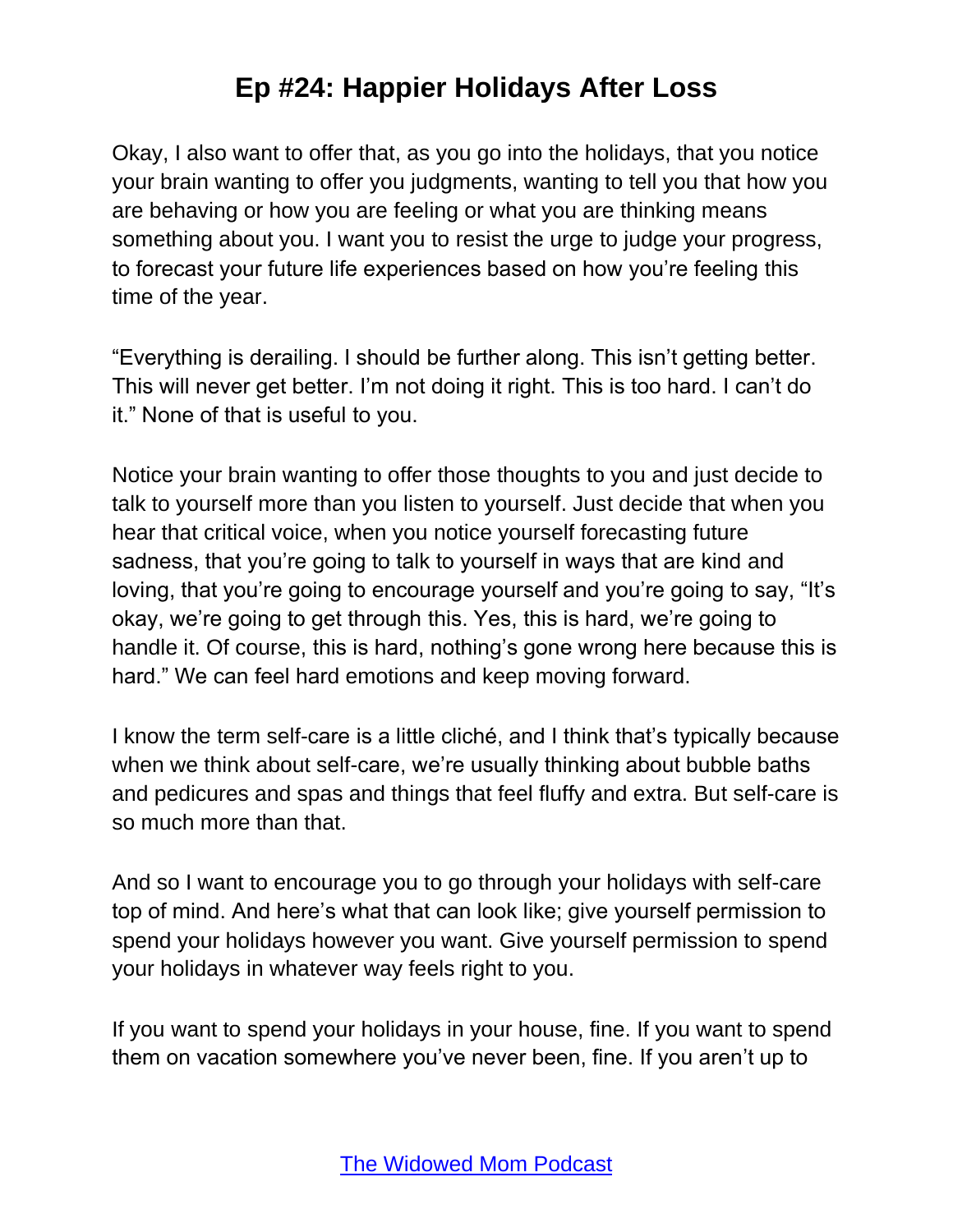going to his parents' house, it's okay. If you are used to cooking a huge meal and you don't want to, that's fine.

If you want to skip the decorations or dial them back or minimize the presence or slow down on the events. All of that is okay. Think through what you want your holidays to be like and make decisions that are best for you. That is self-care.

When you're having some emotions, be honest about that. If people ask you how you're feeling, you can tell them. Your feelings aren't contagious. I know often we're worried that we're going to bring other people down. We can't. It's impossible. We can have feelings and they can have thoughts about our feelings, but we can't actually bring them down.

And trying to not be honest because we're worried about bringing them down, guess what that does? It just brings us down and usually it creates more of a barrier and we aren't able to receive their love and support because we aren't being honest with them. So be honest about how you're feeling. Ask for help. And if someone offers help, even though it's hard sometimes to accept it, accept it.

Accept other people's help. Spend time with supportive people. You get to choose who you want to spend your holidays with. And it's okay if people don't agree. They might not. We can let them.

I want you to trust yourself and your ability to know what is best for you. Give yourself some flexibility. Give yourself permission to accept invitations tentatively, to change your mind at the last minute. If you're not up for something, say no.

If you said yes and later you don't feel like it, you're not up for it, don't go. You know what's best for you, trust that. Don't do anything out of obligation. That's what leads to resentment.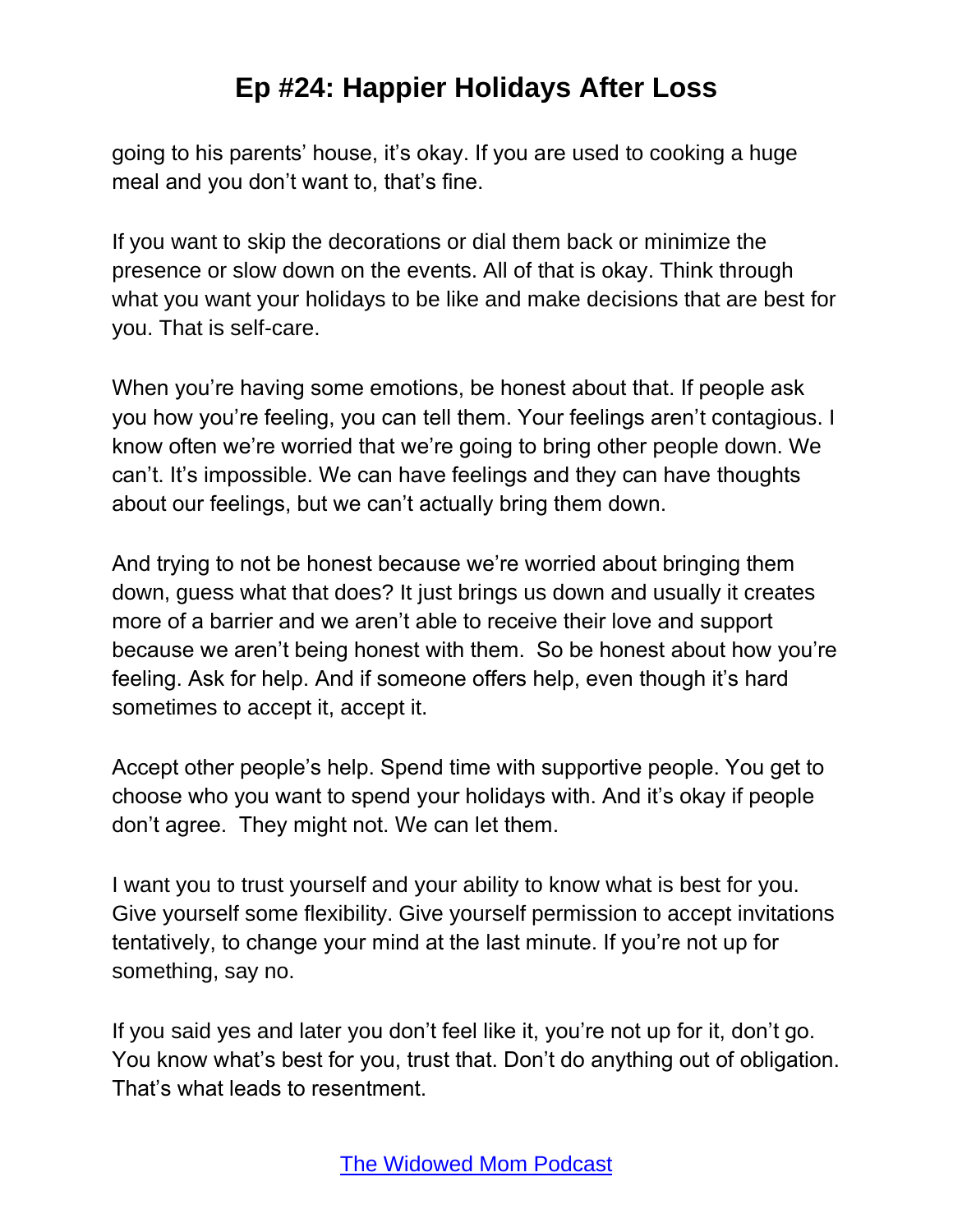Sometimes, the best way to take care of yourself is to do something that lifts up another. Interestingly enough, it's really not even because of them. And it's certainly not because you should. It's because it just feels good to give love to others. It feels good to us to serve others.

So if you can find the energy, I encourage you to consider random acts of kindness as part of your self-care. Volunteer somewhere. Donate something to charity. If you love baking, bake for someone. Do something unexpected.

It could be as simple as buying a present off the Angel Tree at your local mall. Maybe if you're feeling super energetic, you adopt a family and help make their Christmas amazing.

If you still have widow fog, write everything down, alright? If you're struggling with widow fog, this is especially important. It's easy enough to lose track of details without widow fog, but with it, holy cow. Write it all down.

I used to follow this woman – and she's still around and I love her so much. Her name is Marla Cilley and she goes by the name FlyLady. And FLY stands for finally love yourself. And I just think she's just a lovely inspiration.

And one of the things that she taught me to do a long time ago – and I mean, gosh, 15 years ago probably, was to pretend that a couple of weeks before the holidays you're going on a cruise. And use that date that you've made up in your mind as the date by which all of your holiday planning is completed. Because we tend to take up the amount of time we give ourselves for any particular task, meaning that if we give ourselves until the night before a holiday to get presents wrapped, we'll take up that time.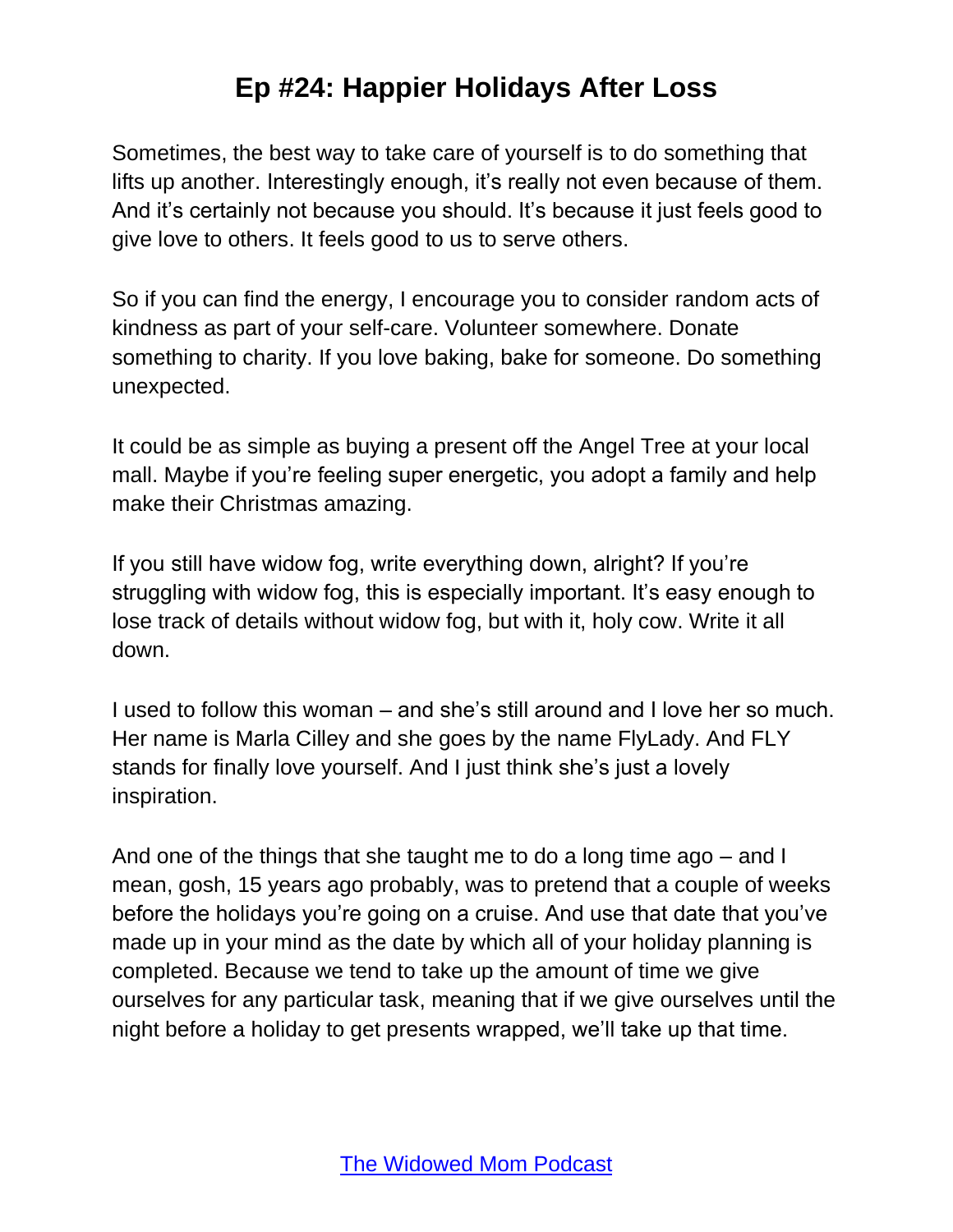If we create an arbitrary date a couple of weeks ahead and we decide that everything's going to be done by then, then we will have given ourselves a couple of weeks of calm. We will have given ourselves the ability to stay present those last couple of weeks, which is self-care.

The last thing on earth you need is to be up late the night before a holiday, wrapping presents completely exhausted, trying to assemble some complicated toy with instructions that aren't in English requiring some tool that your husband knew how to use or where it was and you don't and putting that kind of pressure on yourself.

So, I'm releasing this episode early enough that my hope is that you will consider pretending you're going on a cruise after early December. Maybe it's two weeks ahead of whatever Holidays you celebrate. Draw that line in the sand, not because you have to, but because you will be able to allow yourself to go through the couple of weeks before the holidays not feeling the last-minute pinch, able to stay present with whatever is going on for you.

And sometimes, that just means processing all of the emotions you didn't expect to feel, and now you have more bandwidth to handle that. So I want to encourage you to do that. I also notice that sometimes we don't take good care of ourselves financially during the holidays.

And, mommas, this can be hard. a lot of us tell ourselves that we need to spend more money on our kids because we need to make up for what has happened and try and give them a happier holiday by spending more money. And what I want to remind you is that you're normal when you're thinking these things, okay. Nothing's gone wrong here. But your children's joy doesn't really have much to do with the gifts that they receive.

It's the love that you give them that matters. It's the memories. It's the togetherness. I look back and I laugh. I think of some of the Christmases –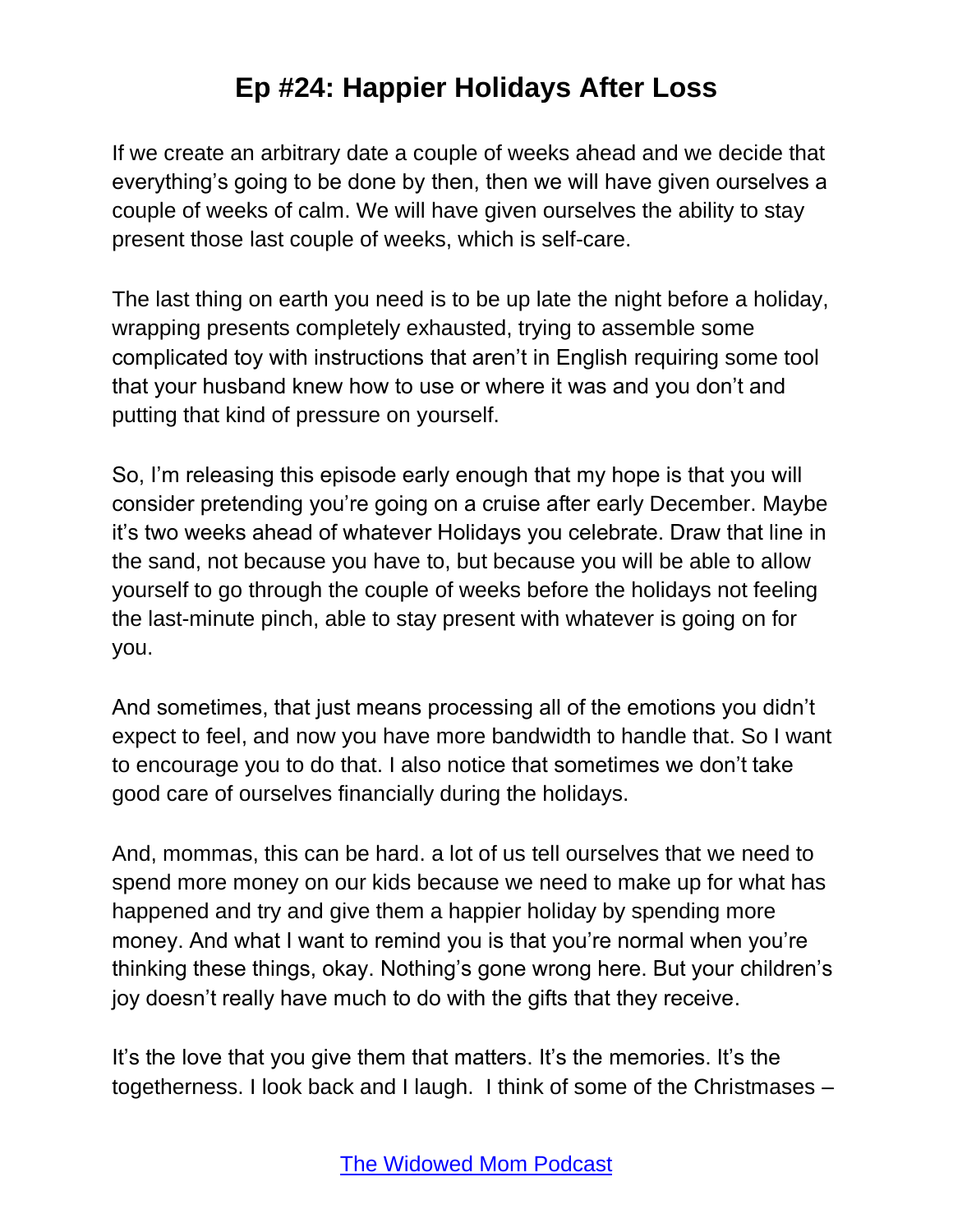because that's the holiday that we celebrate – where my children actually got tired of opening their presents and stopped in the middle of it. Because between me and their dad and all of the presents from grandparents, they got so many presents it actually exhausted them. It overwhelmed them. And so it was very clear for me to look back on those memories and see that that was not at all what it was about for them.

So watch your thought that you need to do something more or better for your children, whether they're little or big, or grown, that you need to do something more because they have been dealt a blow and you need to make up for it. You don't. You can't.

There is nothing you can do that makes up for the loss of a parent. You can love them. You can be with them. But it is not your job, nor is it even possible, to fill that hole. So please don't put that pressure on yourself.

Another thing we tend to overdo is food and alcohol. And so good self-care means knowing when you are turning toward a substance to try and numb out a feeling and being willing to tell yourself when enough is enough and allow yourself to feel those feeling and process them so you can find some relief without a substance, without a behavior, without a result that's even more negative than you would have had if you had just processed the feeling by itself.

Another thing we tend to forget – or maybe I don't know if we forget it as much as it is we judge ourselves – it's okay to feel joy. It's okay to be happy. I want you to remember this for yourself. I also want you to remind your children because, sometimes, we think and they think that we're supposed to be sad, that happiness is inappropriate, that happiness means they didn't love their dad enough.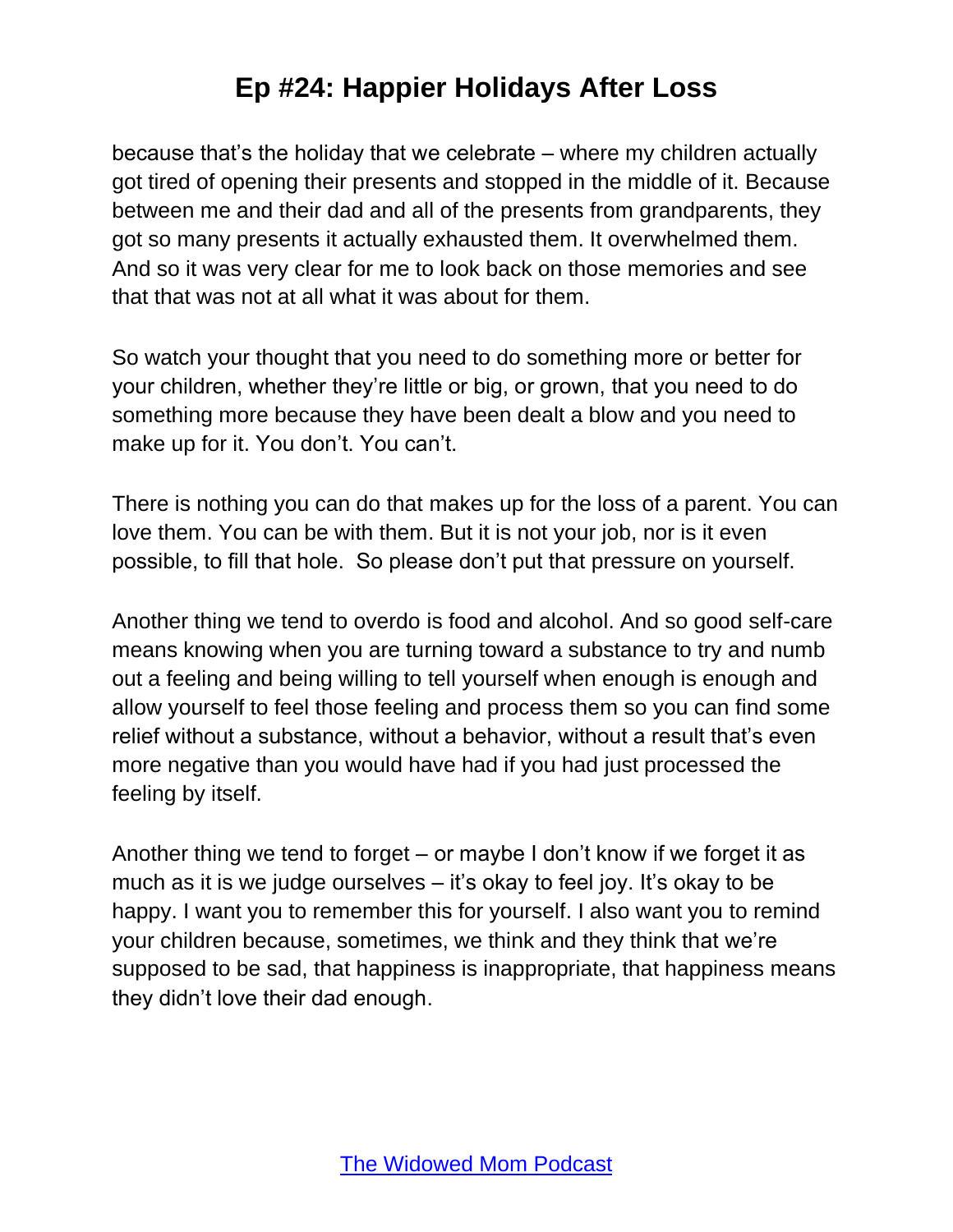And we want to teach them that sadness and joy can coexist, and that being happy about the holidays doesn't mean we don't miss or love dad. That is self-care.

The last thing I want to leave you with is a question that you can ask yourself whenever you think you might not be taking as good care of yourself as you could. And that question is this; what would someone who takes amazing care of herself, who has the same life circumstances as I do, the same number of kids, the same amount of money, the same career, but she takes amazing care of herself, what would she do for herself right now? What would she do for herself tomorrow, this week, the whole holiday season?

What would someone who takes phenomenal care of herself so that she is living her best possible life and can take care of those around her, what would she do to take care of herself? And follow that intuition.

Maybe she would make sandwiches instead of a 12-course meal. Maybe she would say, "Thanks, but no thanks," to the invitation to the party she doesn't really want to go to. Maybe she would go volunteer somewhere because it feels really good to her to give back. Maybe she would sleep a little bit more and take care of her body. Maybe she would call up a friend and say, "Hey, I just need to talk," or maybe she would go to a grief group.

Maybe she wouldn't do any shopping in the mall because she didn't want to go to the mall. Maybe she would give herself permission to do all of her shopping on Amazon because she feels sad and overwhelmed when she goes to the mall. Maybe she would give herself a pass on holiday cards and just not do them this year. Maybe she would say no when somebody asked her to volunteer for the cookie exchange when she doesn't even like cookies, or have the energy to bake cookies.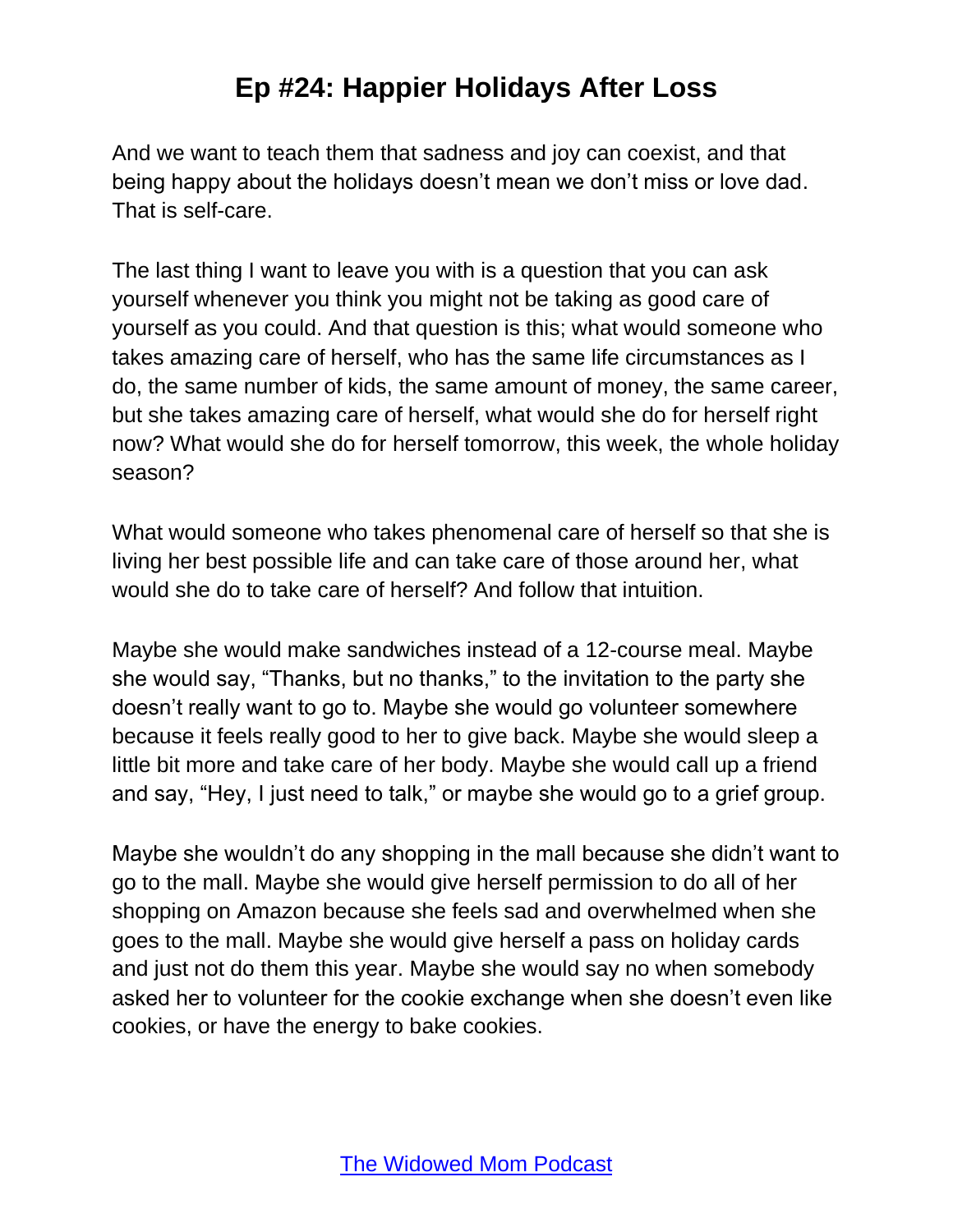Maybe she would allow somebody to feel disappointed in her choice because she knew that she was making the choice that was best for her. Maybe she would catch her brain when it wanted to play the compare and despair game and she would decide to speak kindly to herself in that moment, when she was otherwise inclined to beat herself up.

These are the kinds of things that will make your holidays happier, easier, that will reduce suffering in your holidays. I'm not saying they won't be hard. Of course, make room for them to be hard. Make room for the emotions, all the emotions of thee human experience that most of us have when we lose someone, to be there. Make room.

Your grief and your experience of the holidays will be just as unique as your loss. Not everyone in your world is going to experience the holidays the same way. Of course, they're not. They all had a different relationship to your partner. That's okay. So now is the time to take good care of yourself, to have your own back, to not should on yourself, to ditch the guilt and just stay present, as present as you can, even if what's going on for you is an emotion that you're not particularly excited to feel.

This is the way of it and you're doing great, even when you want to judge yourself and tell yourself you're not and you should be further along in your healing and other people are doing better than you, you're doing great. You hear me?

Okay, alright, let's get ready for those holidays. Let's be realistic. Let's not try to own everybody's happiness. Let's trust ourselves to do what's best for us, alright.

And of course, I record this a little bit in advance, so I'm not sure what's still open. I filled up the November group, my new Mom Goes On six-month group coaching program, but December might still have some spots available. I talked to somebody last week actually who joined the program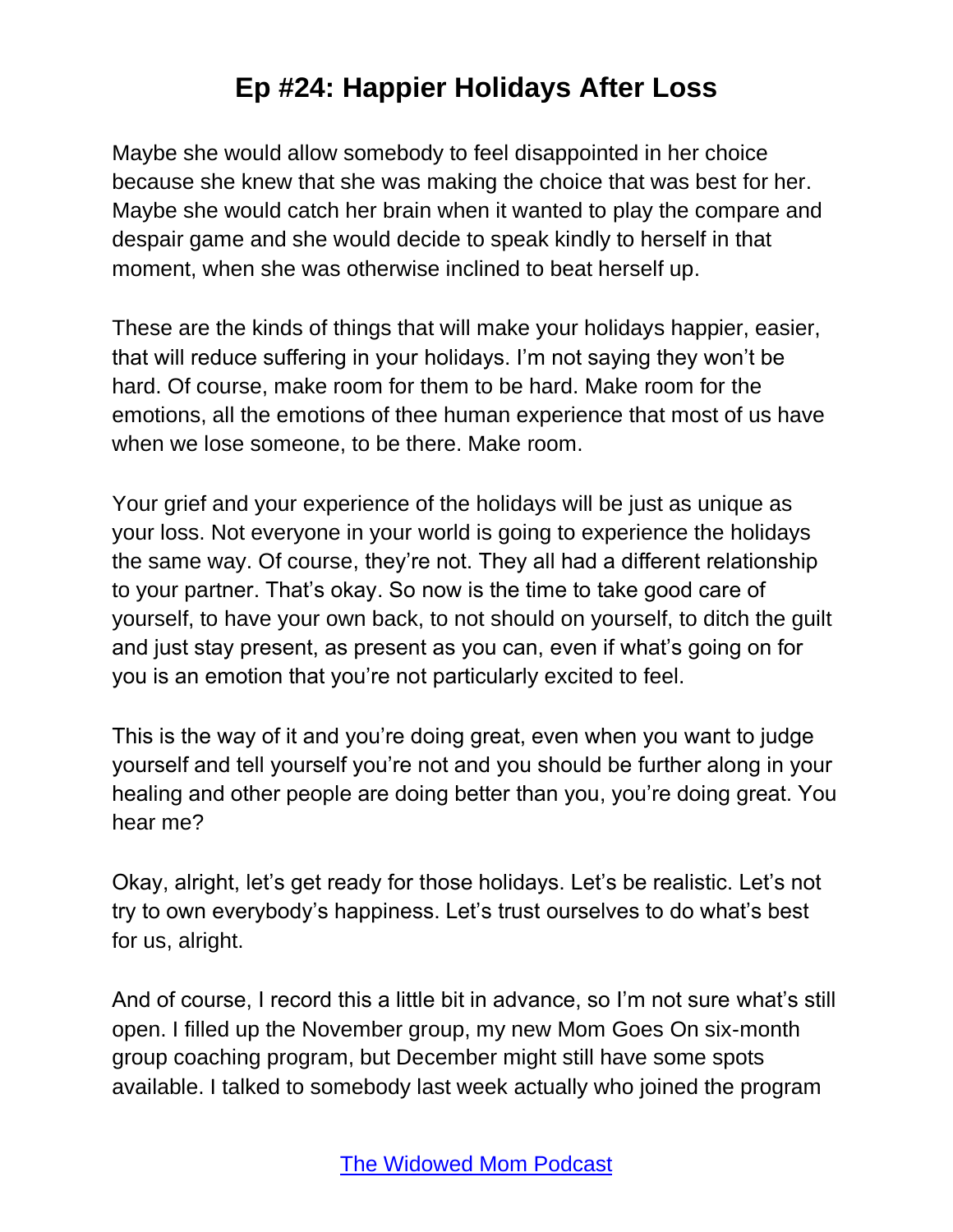and will be starting in December and she said, "Well, I should probably wait until after the holidays because, you know, the holidays are just really hard and they're also kind of busy."

And that is not a good reason to not start coaching. If the best time to start work like this, if it's something that you want to do, is the time that you need the most support, when you would benefit form support, when it's the hardest, when you feel like your brain is the messiest and your heart is the messiest, that's the time to jump in and get extra support and get headed in the direction that you want to head in.

So if you've been contemplating it, I want to encourage you to just do it. just apply and take the next step and let's see if this program is a good fit for you because, in six months, you can be in a completely different place than you are right now; more confident, actually starting to design the life that you want instead of drifting through the life that you have. It's work. It's always work. But it's work that's worth doing.

So, if you're interested, just got to coachingwithkrista.com and you can click, "Request a consultation." That will take you to a quick application form which you fill out and I review all of them personally, just to make sure, before we take the next step, that I think I can help you. And if I do, then we'll hop on the phone and then we'll see if it's a good fit. And if it is, I'll tell you all about it.

Alright, that's it for this week. I want you to remember, all the way through the holidays, I love you and you've got this. Alright, see you next week, take care.

Ready to start building a future you can actually look forward to? Get a free copy of Krista's Love Your Life Again Game Plan, and learn her three-step process so you can stop feeling stuck and start creating your next great